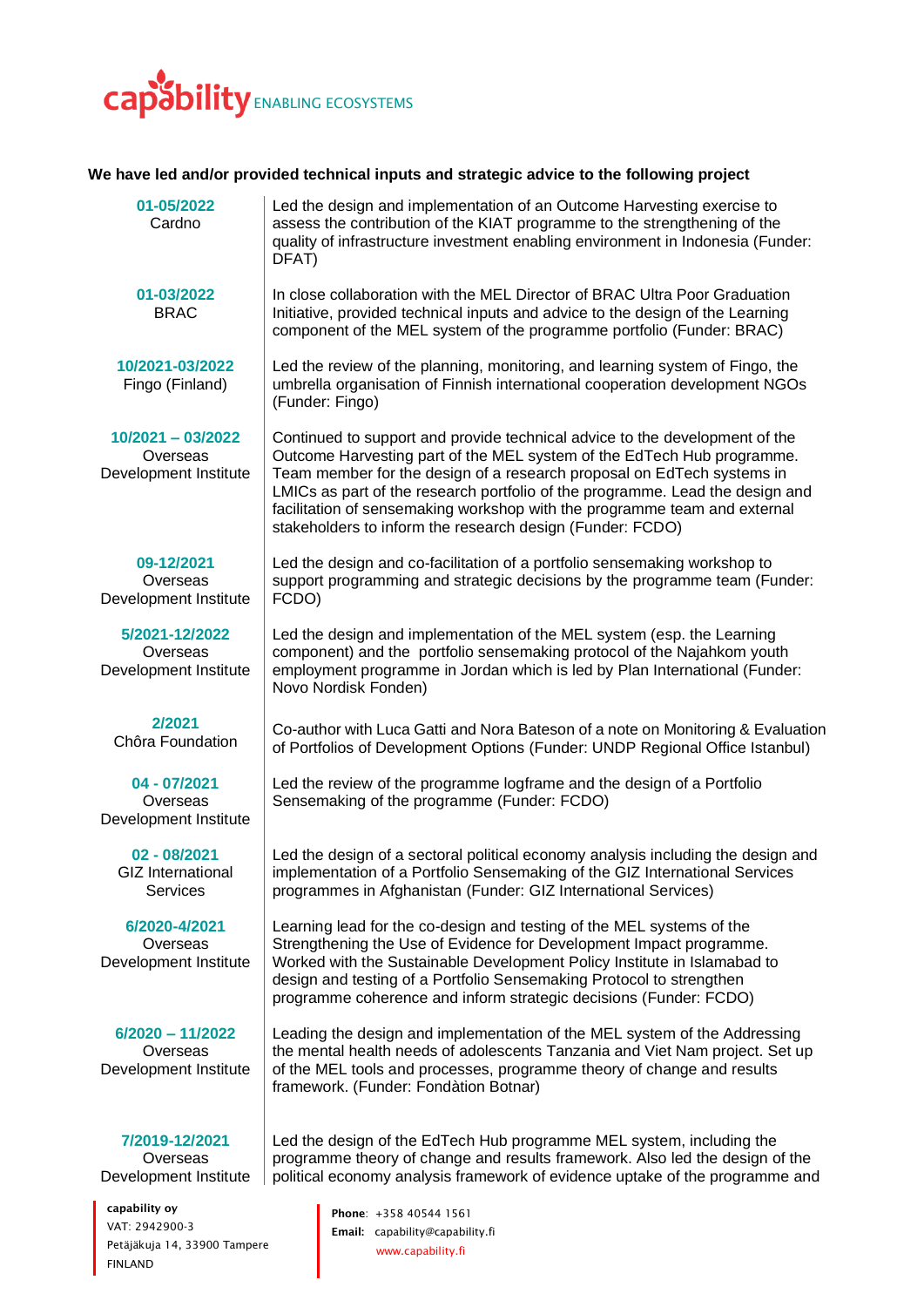## **Sbility** ENABLING ECOSYSTEMS

**7/2019-3/2020 Overseas** Development Institute

**4-10/2019**

Overseas Development Institute

> **3-6/2019** AHT Group AG

**6-8/2019** The Asia Foundation

**02-07/2019** The Asia Foundation

> **03 – 09/2019** Itad Ltd.

**10/2018 – 01/2019** GIZ

**06/2018 – 03/2019 Overseas** Development Institute

**10/2018 – 02/2020 Overseas** Development Institute

> **10-11/2018** Helvetas Swiss Intercooperation

**09 – 11/2018 Overseas** Development Institute

**06 – 08/2018** UNDP Indonesia

**02-05/2018** DAI Honduras

capability oy VAT: 2942900-3 Petäjäkuja 14, 33900 Tampere FINLAND

a 10 country case studies on the impact of COVID-19 on education systems (Funder: FCDO)

Led ODI's team for a political economy analysis of the evidence systems in three policy areas: education and employment, child labor, economic policy and planning in Pakistan. The study has been conducted in collaboration with three national think tanks and is part of the initial phase of FCDO's Strengthening the Use of Evidence for Development Impact (SEDI) project (Funder: FCDO)

Led ODI's team for a feasibility study for the Swedish International Development Agency on the status of research and higher education in Somalia in collaboration with a national think tank. (Funder: SIDA)

Led revision of the feasibility study concept and report for the Forest Programme V – Support to Social Forestry in Indonesia funded by BMZ and KfW. Study was conducted by the AHT GROUP AG (Funder: KfW)

Technical assistance and methodological inputs to the design and implementation of a knowledge system for public policy mapping in Cambodia for the DFAT-funded Polonk Chomes: Data and Dialogues for Development in Cambodia project (Funder: DFAT)

Led a team of international and national consultants to conduct a mid-term evaluation of the DFAT-funded Strategic Partnership on Sub-national Governance Program in Nepal (Funder: DFAT)

Leading the monitoring and learning work of the policy engagement workstream of DFID's Building Resilience and Adaptation to Climate Extremes and Disaster (BRACED) programme and led the production of a case study on the programme policy influence in Nepal (Funder: FCDO)

Contributions to the Support to Indonesia's Climate Change Response – Technical Advice Component Project with funding from EU and implemented by GIZ, SNV and AHT GROUP AG (Funder: EU)

Leading the monitoring and learning work of the policy engagement workstream of DFID's Building Resilience and Adaptation to Climate Extremes and Disaster (BRACED) programme (Funder: FCDO)

Strategic advice and participation in the steering committee of Master Card Foundation's Learning Partnership of the Youth Forward Initiative in Ghana and Uganda which is implemented by ODI, PDA Ghana and DRT Uganda (Funder FCDO)

Research and co-production of a discussion paper with the title "State Capability, Policymaking, and the Fourth Industrial Revolution: Why knowledge systems matter" (Funder: Helvetas)

Lead researcher to conduct an analysis across ten stories of change produced by Helvetas Swiss Intercooperation's Performing and Responsive Social Sciences project (PERFORM) project in Serbia and Albania (Funder: SDC)

Lead researcher for the production of a discussion paper about the experimental approach and meaning of 'impact' of the data innovation lab Pulse Lab Jakarta (Funder DFAT)

Team leader of a problem-driven political economy analysis of the security and justice sector in Honduras for the Unidos por la Justicia project (Funder: USAID)

> Phone: +358 40544 1561 Email: [capability@capability.fi](mailto:capability@capability.fi) [www.capability.fi](https://d.docs.live.net/2fb34bebc30368ab/CAPABILITY/Administration/Template/www.capability.fi)